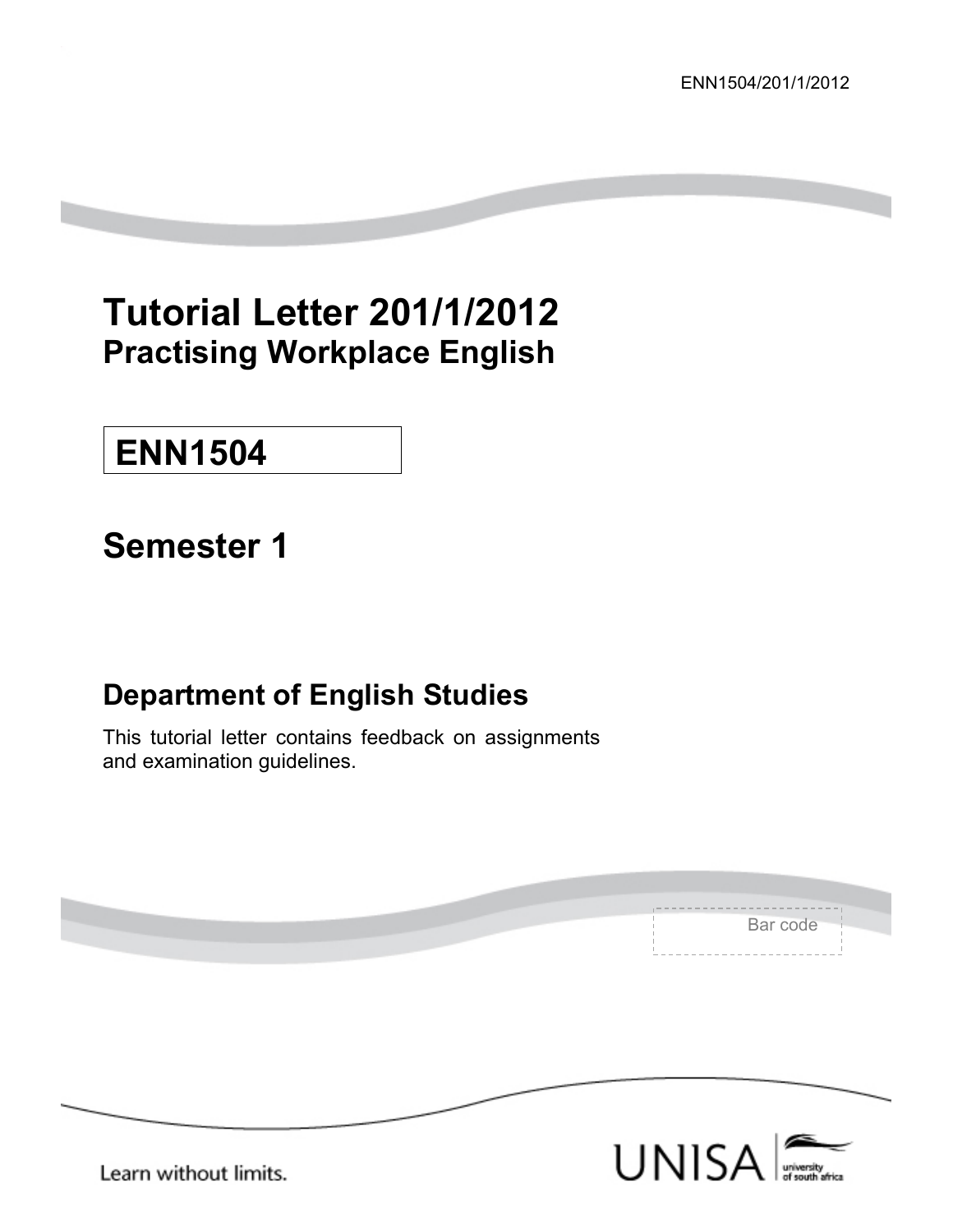## Dear Student,

This tutorial letter is divided into two sections. In the first section we provide general feedback to Assignments 01 and Assignment 02, Semester 1, 2012. Where possible we include a good response by a student, without disclosing the student's identity. There are many different ways of responding to the questions, but you should find it helpful to compare the sample answers with your own answers. Section B consists of guidelines that you need to use to prepare for the coming examinations.

# **SECTION A Assignment feedback**

### **ASSIGNMENT 1 (Multiple Choice)**

Here are the answers to Assignment 1. Please compare your answers to those provided below. For you to learn from this exercise, try to think carefully about the rationale behind each choice of answer. Work on **why** each option is correct, and not just **which** option in correct.

| Question        | <b>Answer</b>  |
|-----------------|----------------|
| 1               | $\overline{2}$ |
| $\overline{2}$  | 3              |
| $\overline{3}$  | $\overline{2}$ |
| $\overline{4}$  | $\overline{3}$ |
| $\overline{5}$  | $\overline{3}$ |
| $\overline{6}$  | $\overline{2}$ |
| $\overline{7}$  | $\overline{3}$ |
| 8               | $\overline{2}$ |
| 9               | $\overline{2}$ |
| 10              | $\overline{1}$ |
| $\overline{11}$ | 3              |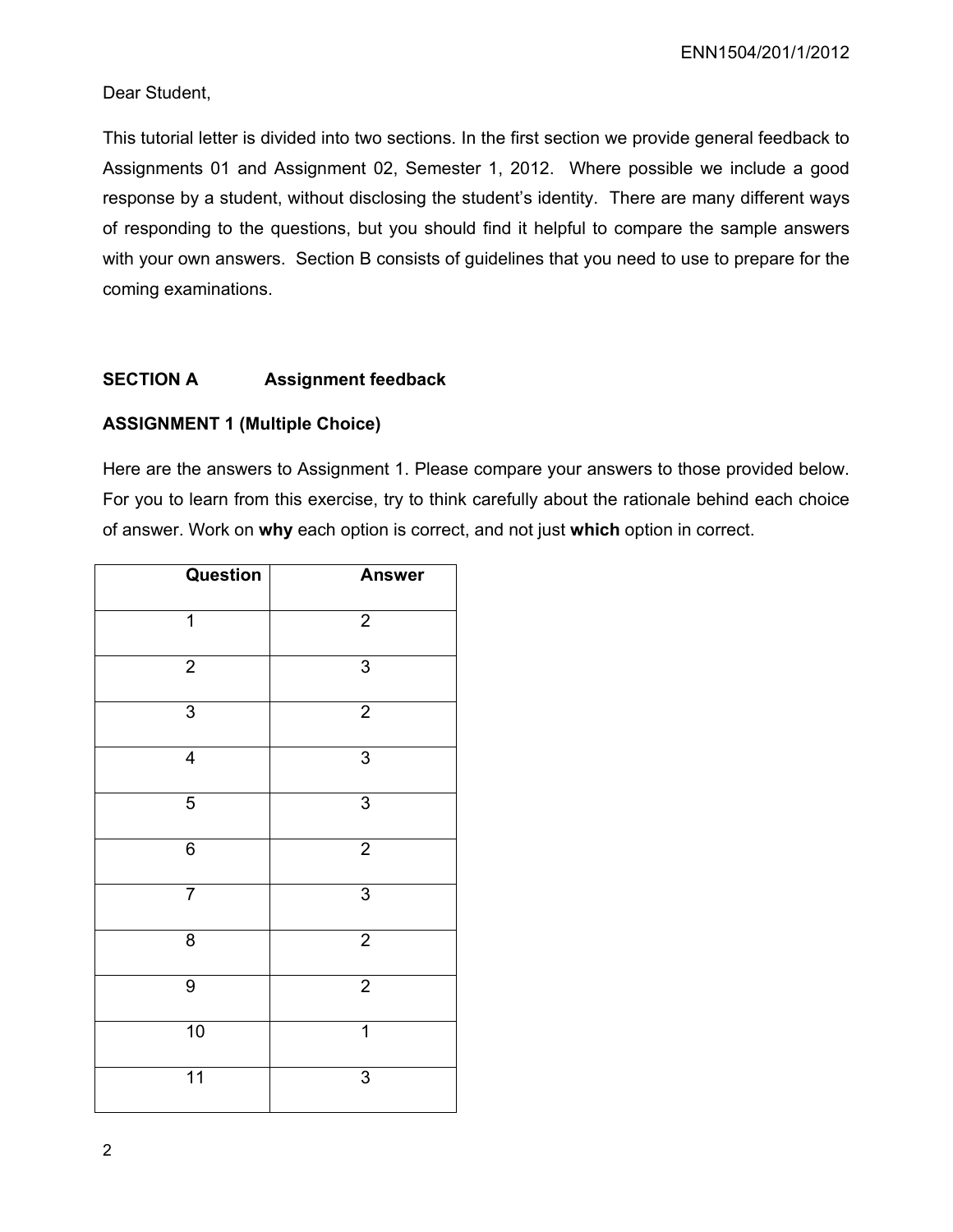| $\overline{12}$ | $\boldsymbol{2}$ |
|-----------------|------------------|
| 13              | $\overline{1}$   |
| 14              | $\overline{2}$   |
| 15              | $\overline{1}$   |
| $\overline{16}$ | 283              |
| $\overline{17}$ | $\overline{2}$   |
| 18              | $\overline{1}$   |
| $\overline{19}$ | $\overline{1}$   |
| $\overline{20}$ | $\overline{2}$   |
| $\overline{21}$ | $\overline{2}$   |
| $\overline{22}$ | $\overline{1}$   |
| $\overline{23}$ | 1                |
| 24              | $\overline{1}$   |
| 25              | $\overline{4}$   |

# **Assignment 2**

# **Question 1 Correspondence (memo)**

For this question, you had to write a memo to your colleagues informing them of the results of your investigation into the issue of office theft in your company. You also had to inform your colleagues of measures that would be implemented to tackle the stated problem. For more information on how to write memos, please read Study Unit 2 in your study guide.

Below is an example of a response to this question: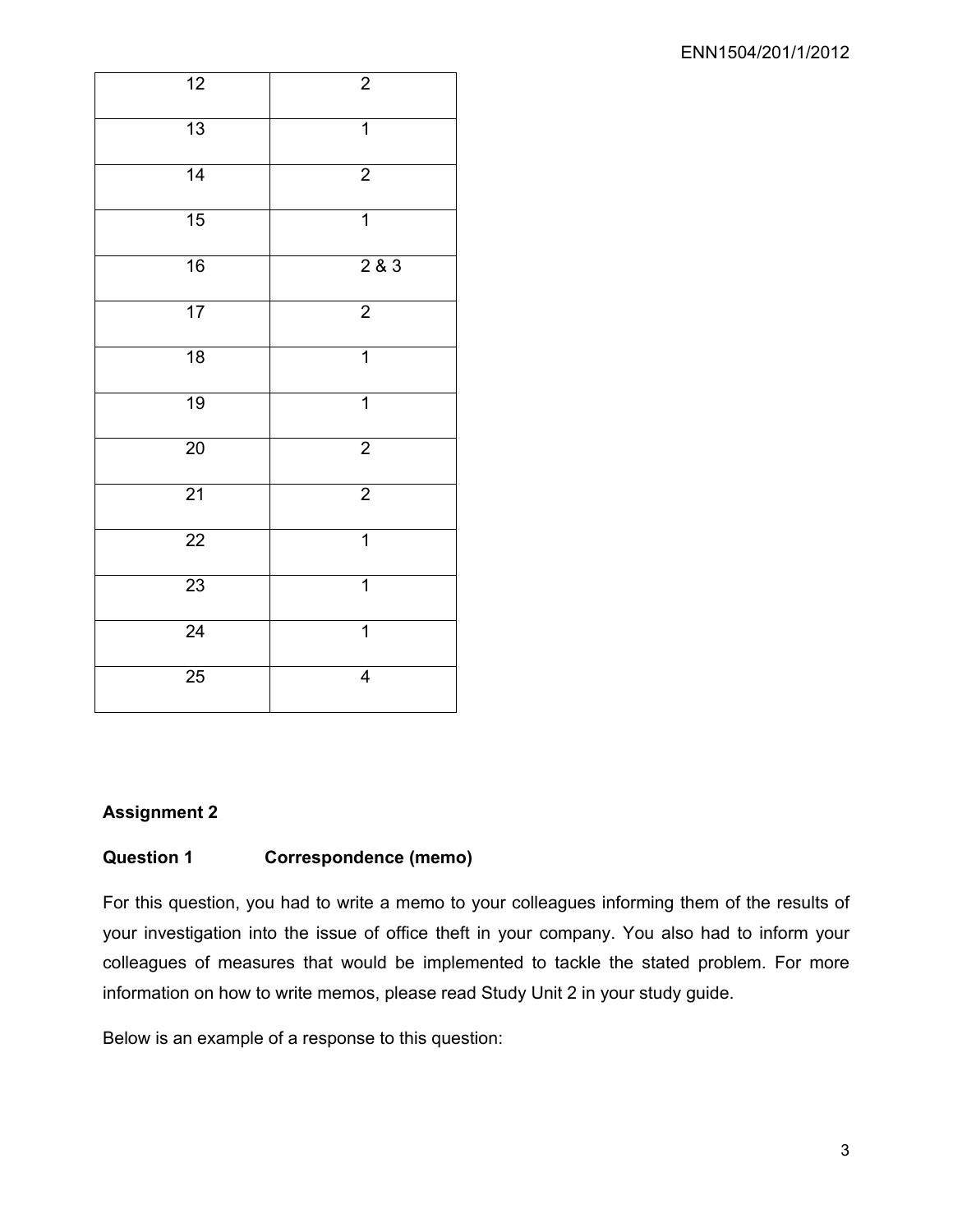# **M E M O R A N D U M**

# **VISTA ELECTRONICS**

**TO:** All members of staff

- **FROM:** Stan Zamale Head of Security
- **DATE:** 15 March 2012

### **SUBJECT: Measures to curb office theft**

As you are all aware, our company has endured a frustrating spate of office theft in recent months. After a thorough investigation into this matter, I conclude that our premises provide adequate security infrastructure to prevent such theft, and that most incidents are of an opportunistic nature. The criminals seem to take advantage of items lying in full view and in places with easy access. To curb the frequent occurrence of theft, management has decided on the following:

- Staff and visitors will be checked at all exit points.
- Security personnel have been given permission to lock all offices left unlocked in the evenings.
- All offices will be fitted with safes where staff will have to lock away their valuables.
- All laptop security cords will be drilled to the wall.

We understand that these measures will take getting used to, but request your understanding and cooperation to ensure a safer work environment for all.

*S Zamale* 

S Zamale Head of Security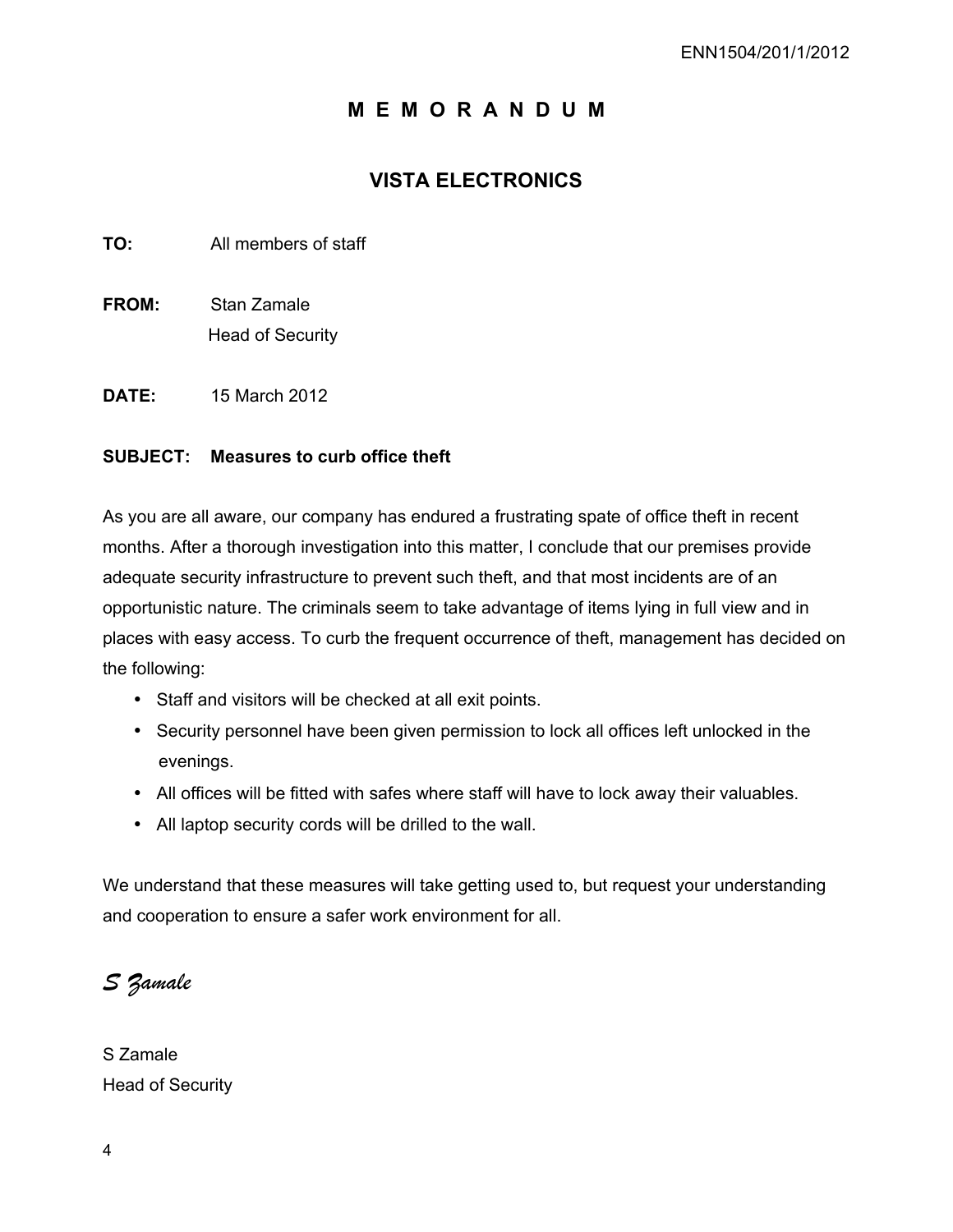# **Question 2 Meeting procedures and documentation**

### **Marking guideline**

For this question, we allowed acceptable variations and some flexibility in the amount of detail recorded under each of the subheadings taken from the agenda. Your minutes should reflect that discussion took place, and give some indication of a decision on the matter. We occasionally accepted a straightforward announcement by the chairperson. If no decisions were recorded, what was the point of discussing the problem?

For more information on meetings and minutes, please read Study Unit 3 of your study guide. Below is a sample response to the question.

# **ExtremEvents**

#### **(***No event is too extreme!***)**

## **MINUTES OF A GENERAL STAFF MEETING HELD IN ROOM B106 ON 21 MARCH 2012**

#### **1. Welcome**

The chairperson, Ms Vanda, opened the meeting and welcomed everyone present. A special word of welcome went to Ms Jenny Lamola, who attended the meeting as part of the "Take a girl-child" to work campaign.

#### **2. Present**

- Ms T. Vanda Chairperson
- Mr P. Gordon Secretary
- Ms Z. Sukazi Financial Director

12 members as per attached attendance register.

#### **3. Apologies**

Ms de Kock

Mr Salif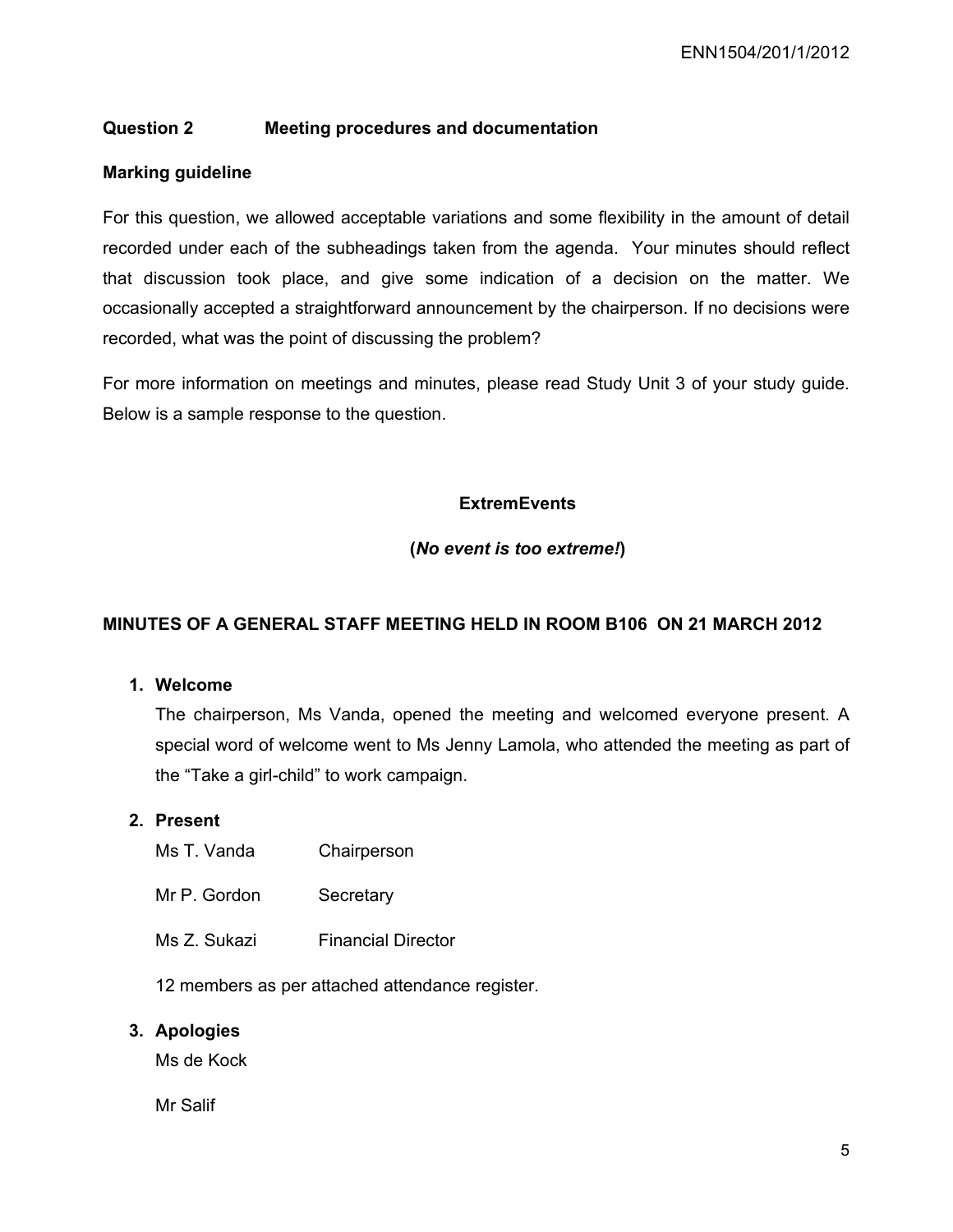#### **4. Minutes of the previous meeting**

The minutes of the meeting of 14 January 2012 had been circulated and were taken as read. The minutes were approved.

[Another way of saying that they were approved is: The minutes were accepted without amendment.]

#### **5. Matters Arising from the previous meeting**

None.

#### **6. New Matters**

#### **6.1. Chairperson's report**

Ms Vanda congratulated everyone for working hard and successfully completing their projects. She noted that in spite of challenges, everybody had pulled together to ensure one of the most productive months for the company.

Ms Vanda assured the meeting that management were working on a rotation plan to ensure that each person would be granted an opportunity to manage a project before the end of the year.

#### **6.2. Finance Director's report**

Ms Sukazi reported that the previous month had been the most financially productive for the company, with a 52% increase in profits as compared to the same time the previous year. A detailed financial report had been circulated to staff a week before the meeting.

The offices had been refurbished (blinds and paint) and the costs had been met with no outstanding balances.

Staff had received performance bonuses in recognition of their hard work.

#### **6.3. Disagreement with a client**

 (See documents attached as Annexure A for background to the discussion.)

It was suggested that the client be compelled to foot the bill, as per the contract. Another suggestion was that ExtremEvents settles the account to maintain good relations with the customers.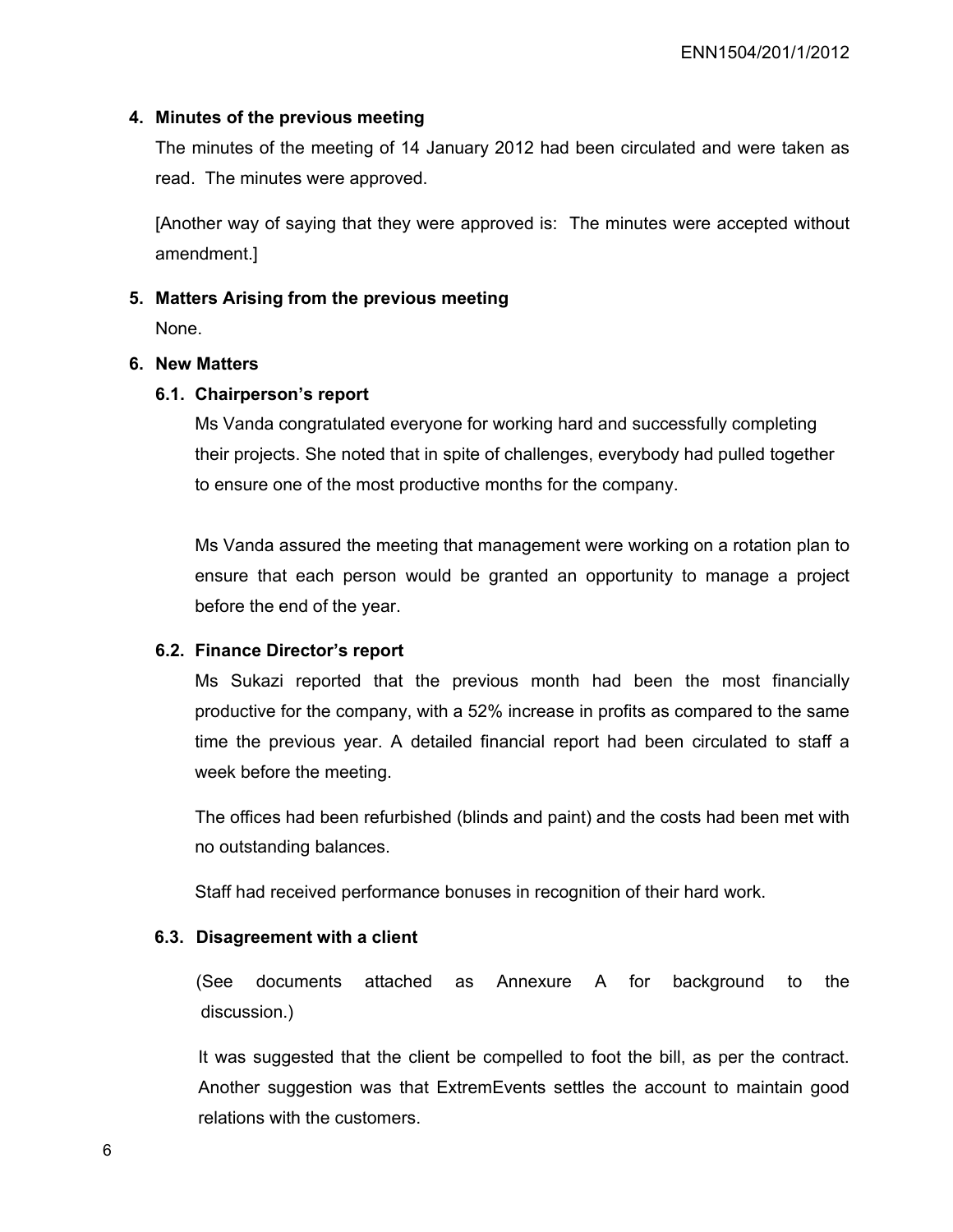After a discussion, it was decided that ExtremEvents and the client would pay equal parts of the bill. The legal department was tasked to draft an agreement to that effect and circulate it to staff within two days. Ms Vanda was to communicate with the client and ask him to wait for communication from ExtremEvents.

## **6.4. Fireworks Expo**

For capacity building, it was suggested that two staff members attend the Fireworks Expo (see attached invitation and programme: Annexure B). It was decided that one intern and one other staff member would attend. Interested staff should forward their names to Ms Vanda on that same day.

#### **6.5. Forum of businessmen party**

The local forum of businessmen had asked ExtremEvents to organise a farewell party for the forum's chairperson. The theme for the party would be "Night of Fireworks". Mr Salif was tasked to conduct an investigation into the feasibility of hosting a fire-related theme in the venue chosen by the forum.

#### **7. General**

No further items were raised for discussion.

#### **8. Next Meeting**

The next meeting would be held on 12 April 2012. The venue and time would be communicated in due course.

#### **9. Closure**

The meeting was closed at 11:30.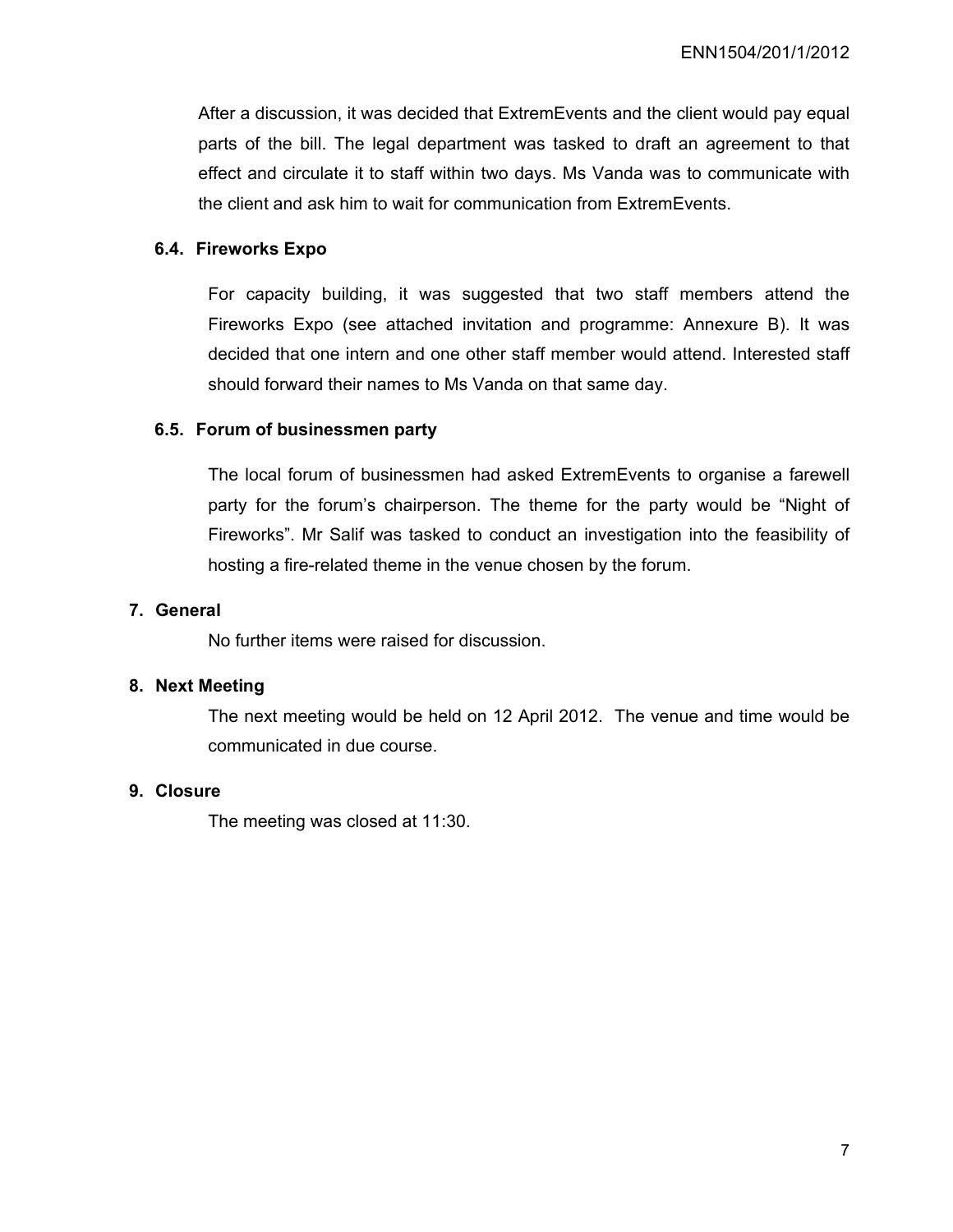### **Question 3 Report writing**

You were asked to write an investigative report on the efficiency of your organization's travel office. You had to pay attention to the report format - appropriate information under each subheading; procedures - methods of investigation had to be appropriate and comprehensive; substantiation of the report by inclusion of at least some accurate and realistic (real or invented) factual information; appropriate style - tone and register; aspects of English usage (fluency and accuracy). For more information on writing reports please read Study Unit 4. Here is a sample answer:

# **A REPORT ON THE EFFICIENCY OF EASYGO TRAVEL PTY (LTD) IN FULFILLING THE TRAVEL NEEDS OF WRITEWELL EDUCATIONAL RESOURCES.**

#### **1. Terms of reference**

At a meeting on 30 October 2012 Ms Hanna Ramani, Chief Executive Officer at WriteWell Educational Resources, requested an investigation into the efficiency of the organization's travel office in fulfilling the travel needs of the organization. Recommendations are to be submitted to Ms Ramani by 30 November 2012.

#### **2. Procedure**

Procedures used to obtain information include:

- 2.1 Visited the travel office with Mr Sonny Samson, the employee representative at EasyGo Travel.
- 2.2 Consulted Ms Siza Nkonde, one of the team leaders at EasyGo Travel.
- 2.3 Interviewed Ms Ziza Langa, an administrative officer at WriteWell.
- 2.4 Spoke to Mr Emmanuel Roberts, the Chief Financial Officer at WriteWell.

#### **3. Findings**

Based on the procedures listed above, the following was found:

3.1 The ICT equipment at the travel office is outdated, damaged and in poor working condition.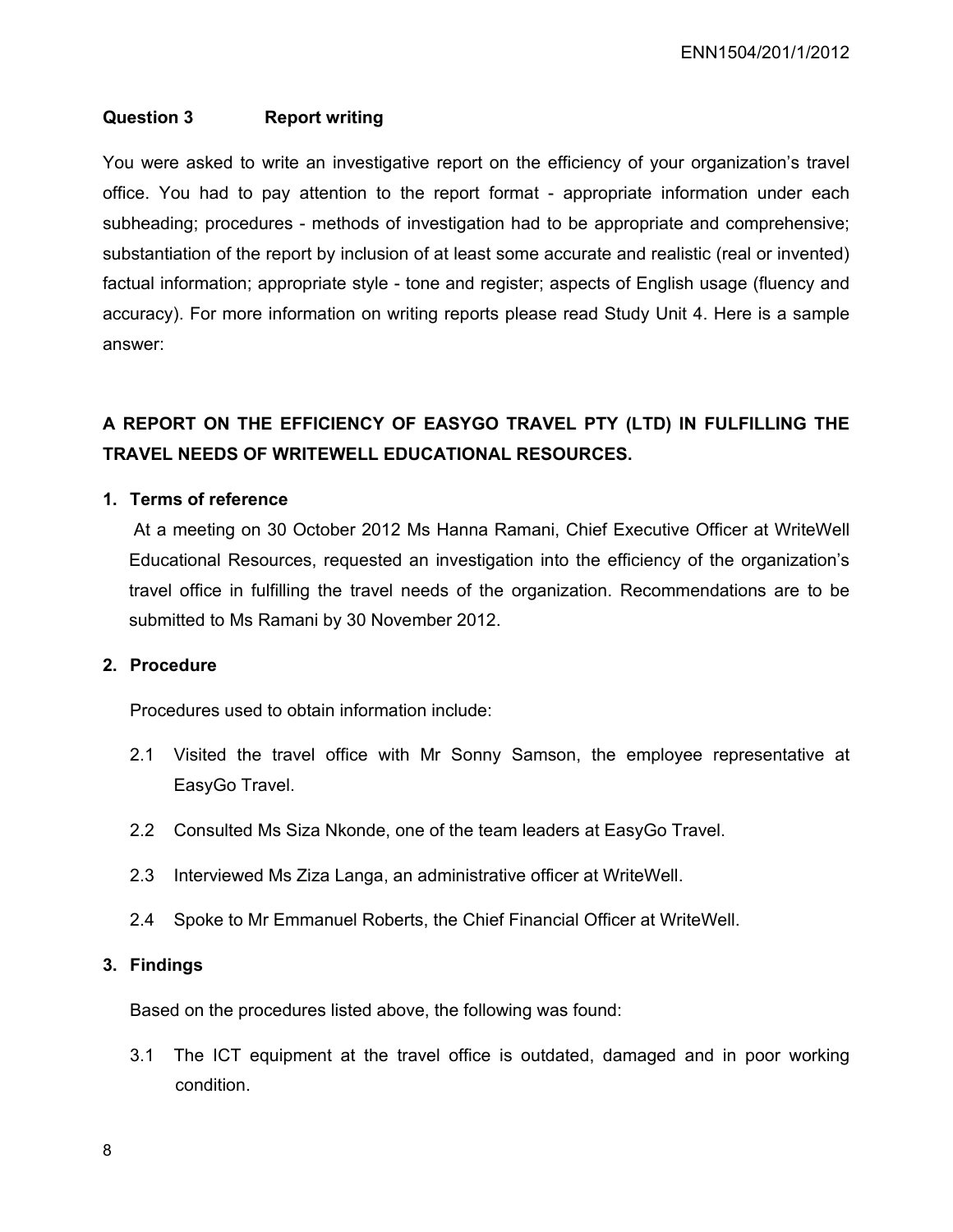- 3.2 Most employees at the WriteWell branch of EasyGo were employed as a courtesy to the community; most of them do not have proper training for the jobs they do.
- 3.3 WriteWell employees are frustrated with the booking errors that often lead to cancelled projects and unhappy clients.
- 3.4 WriteWell loses thousands every month due to lost revenue and clientele.

# **4. Conclusions**

- 4.1 WriteWell employees are hindered from performing their tasks due to the inefficiencies at the travel office.
- 4.2 The inadequacies at the travel office can no longer be tolerated.
- 4.3 WriteWell cannot afford to lose more money due to the inefficiencies at the travel office.
- 4.4 EasyGo employees are not entirely to blame for their inefficiencies.

#### **5. Recommendations**

- 5.1 The EasyGo headquarters should take the travel office staff for training with immediate effect.
- 5.2 EasyGo should provide professional staff to man the travel office while the regular staff is on training.
- 5.3 EasyGo should provide updated ICT equipment.
- 5.4 Subsequent contracts for service providers should pass through the quality assurance office.

Compiled by

*AB Student* 

AB Student

20 November 2012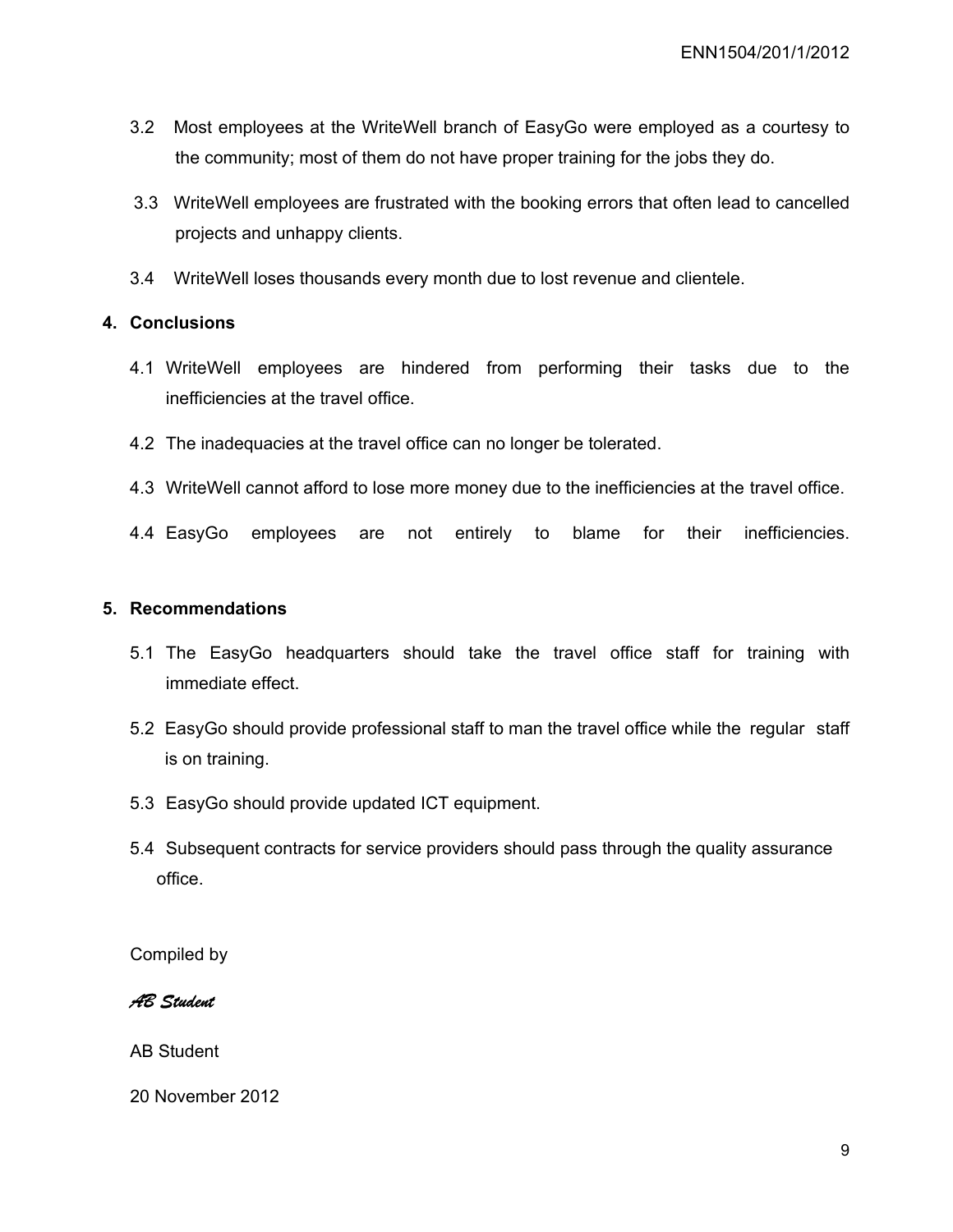# **Question 4 Proposal writing**

You were asked to write a proposal for the upgrading of water supply to Zone 8.The background to the question was to guide your answer. We gave you subheadings that some of you used to conceptualise and frame a meaningful and complete proposal. Read Study Unit 5 for more details. This is how you could have responded:

# **PROPOSAL FOR UPGRADING WATER SUPPLY TO ZONE 8, PRETORIA.**

### **1. Background**

A low-cost housing project for Zone 8, which falls under this municipality, was completed in 2005. The infrastructure that was put in place to supply households, businesses and the community with water has proved to be inadequate, and has not been properly maintained.

### **2. Objectives**

This proposal details measures aimed at addressing this problem by upgrading water supply infrastructure for Zone 8.

#### **3. Implementation Plan**

3.1 Acquire official upgrade plans from the city engineers by the end of April 2012.

3.2 Employ support staff (see roles and responsibilities attached as Addendum A) by the end of June 2012.

3.3 Purchase materials (see attached list). Initial building material will be bought by the end of July 2012, with subsequent materials bought according to the project progression.

#### **4. Resources**

4.1 R 280 000 for the engineers.

- 4.2 R 3,500 000 for staff recruitment.
- 4.3 R 7,800 000 for building material.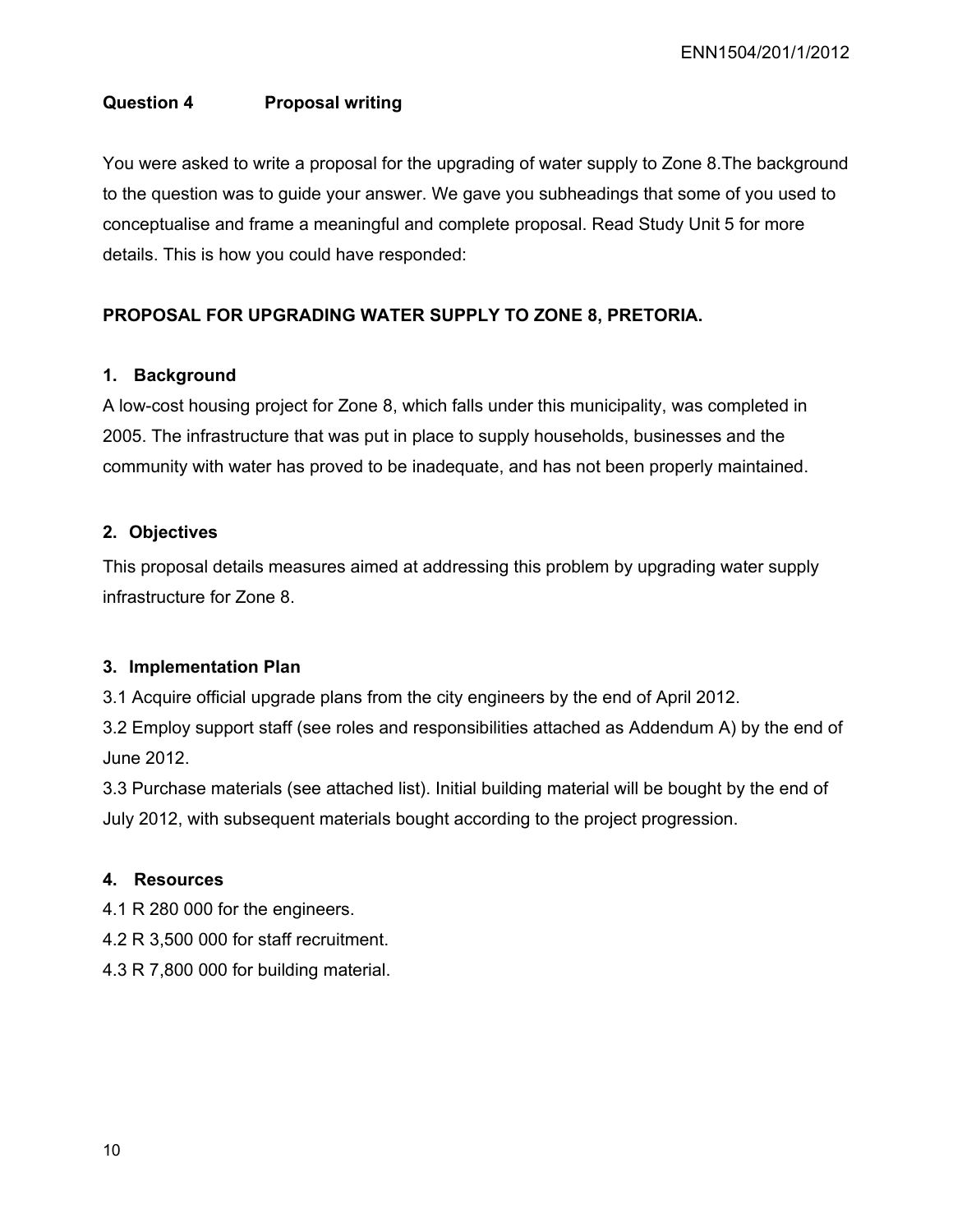# **5. Conclusion**

It is envisaged that the project will be completed in six months at a total cost of R11,580 000. The dilapidated state of the water system requires that urgent action be taken to avoid further damage and health hazards.

# **SECTION B: EXAMINATION GUIDELINES**

# **ASSESSMENT**

Evaluation of your answers to examination questions will be carried out in much the same way as for Assignment 02. Your marks will be determined by considering three broad areas:

- Content and structure
- Writing style
- Correct English usage

The following Assessment Criteria describe these in detail.

# **ASSESSMENT CRITERIA**

Clarity is the combined effect of the following qualities of good business writing:

# **CONTENT [Writing skill: Revising]**

**Information accuracy and completeness** - information is reliable and specific, and includes everything that is useful and necessary. The reader should not have to ask When? Where? Why? Who? What? How? There is no unnecessary or insignificant information and there are no irrelevant ideas.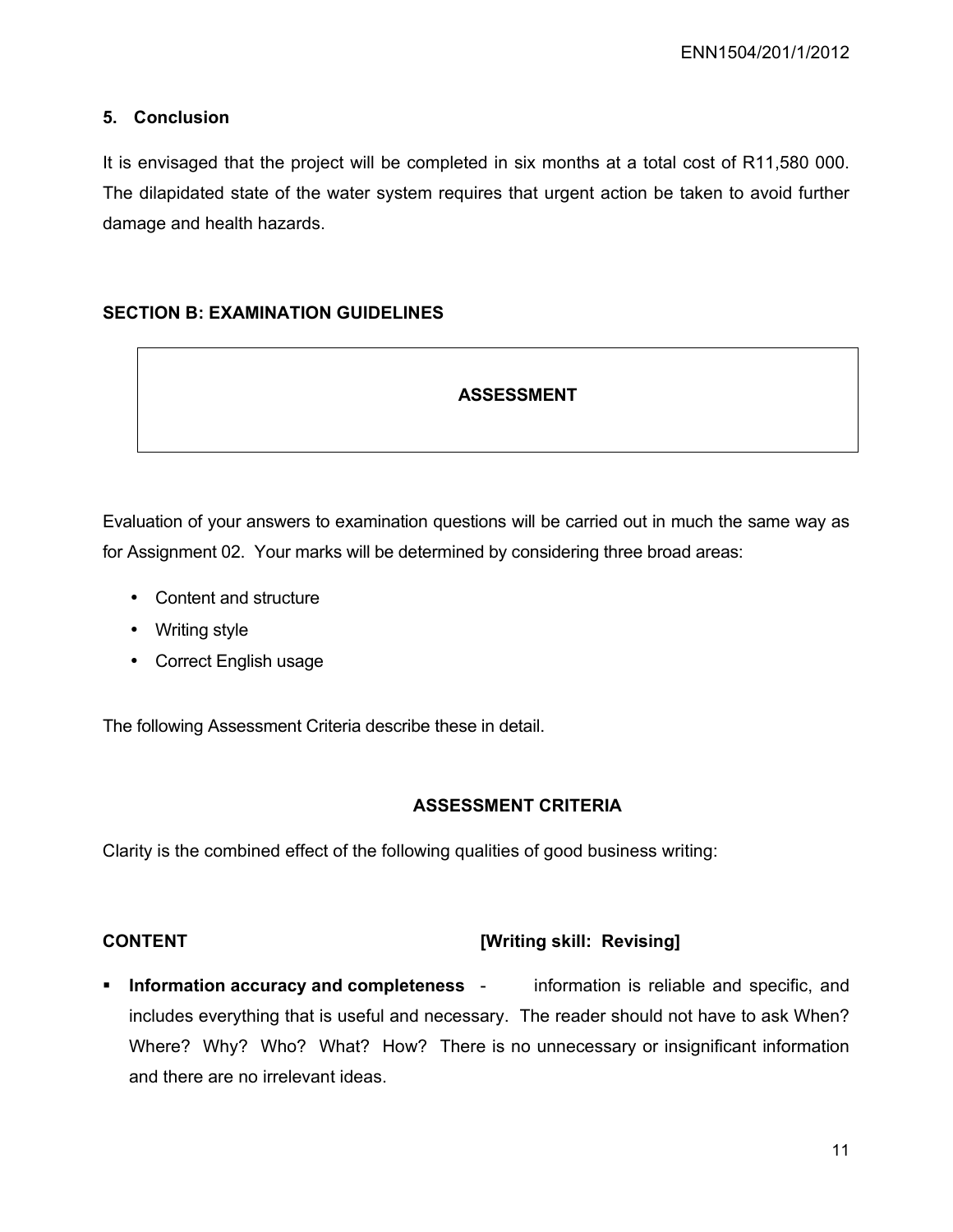**Structure -** ideas and information are clustered and organised in a sequence that makes sense. The structure reflects the various clusters of information and the various aspects of meaning in the text. Where a conventional format is used, the information provided should be appropriate to each section or subheading.

# **STYLE** *STYLE Mriting skill: Editing]*

- **Appropriateness** using language that suits the purpose (to inform, describe, explain, persuade, argue, complain, request, etc.), the subject matter and all probable readers. The language is also suited to communication in the written *mode*. Sentence construction contributes to readability and clarity.
- **Conciseness** not writing more than is necessary to achieve the purpose.

# **LANGUAGE ACCURACY [Writing skill: Proofreading]**

 **Correctness** - using error-free grammar, spelling and punctuation that make the text easy to read and comprehend, and enable the reader to attend to the contents of the message without distraction. Complete accuracy (correctness) is not always attainable or essential, but is generally preferred, and so remains a target.

# **EXAM TECHNIQUE**

Answers must meet the requirements of the question. Although we do not require you to show your planning, **you need to think very carefully about the precise wording of the question**. Questions and instructions are often complex, and need to be analysed step-by-step. You will be tested partly on your ability to comprehend and give well-planned responses to specific instructions.

Answers should be well-structured - pay special attention to your paragraphing.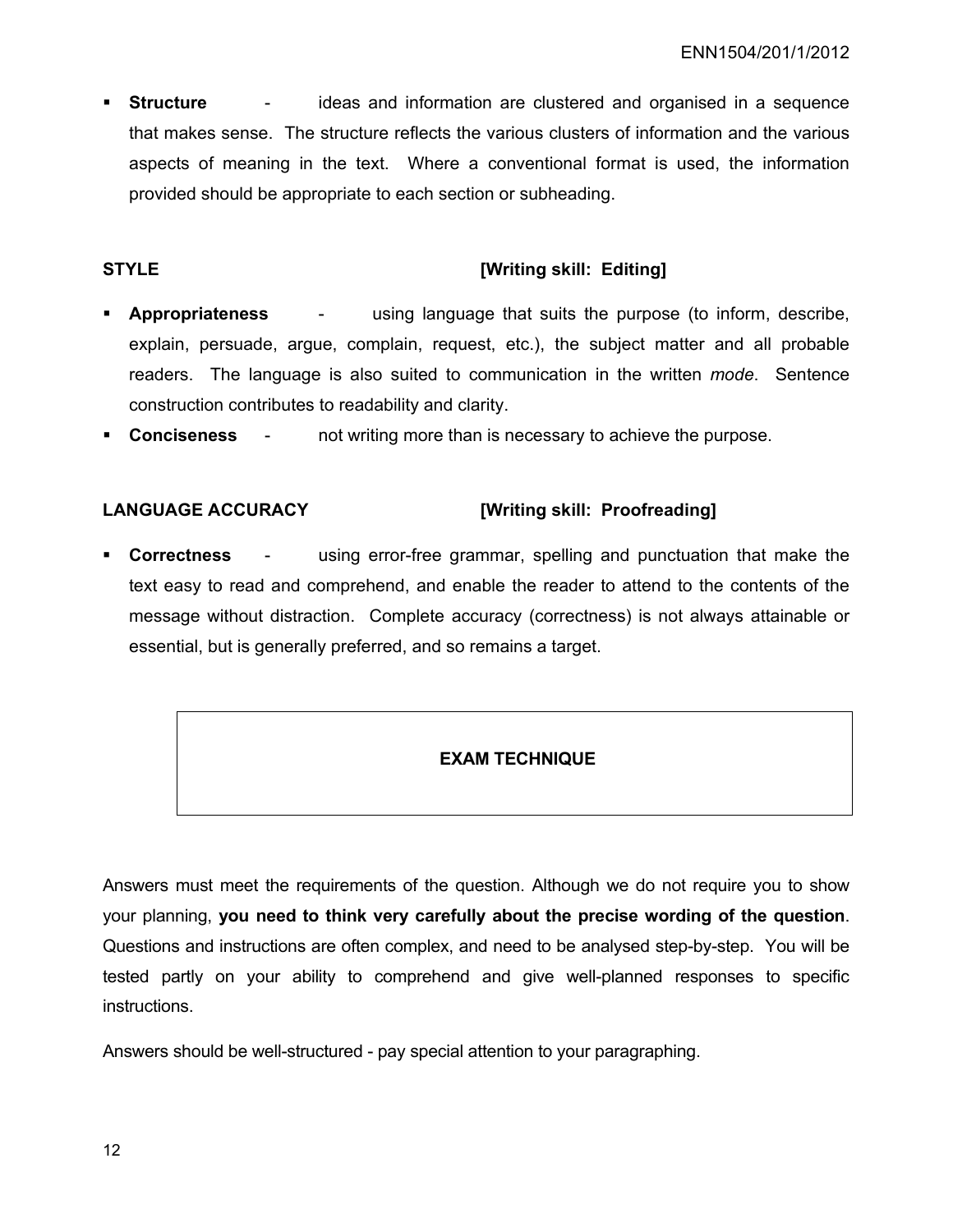Remember to make your answers as realistic as possible by including sufficient 'factual' information. Where you do not have access to actual information, you may invent (i.e. make up) the appropriate details.

If you need to do some rough work, use the back pages of your answer book and rule a line through it so we can see it is not to be marked. However, be sure that you have enough time to finish all the answers that we must mark.

Plan your time carefully to ensure that you respond to all questions. On the other hand, you should not rush so much that you do not use all of the time available to you. On the basis on the Question Paper format described below, you should be able to estimate how much time you can spend on each question.

#### **QUESTION PAPER FORMAT**

You will write one 2-hour paper worth a total of 100 marks. Your examination mark will contribute towards 80% of your final mark, the remaining 20% will come from your semester mark.

Here is an **example** of how your final mark will be calculated:

A. Assignment  $01 = 60\%$ 

Assignment  $02 = 70\%$ 

Assignment mark:  $60 + 70 = 130 \div 2 = 65\%$ 

 $65 \times 0.20 = 13\%$ 

Your semester mark is then 13 (out of 20).

B. Exam mark =  $52\%$ 

 $52 \times 0.8 = 41.6$  (out of 80)

C. Final mark = assignment mark + exam mark

Final mark = 13 + 41.6 = 54. 6 = **55%**